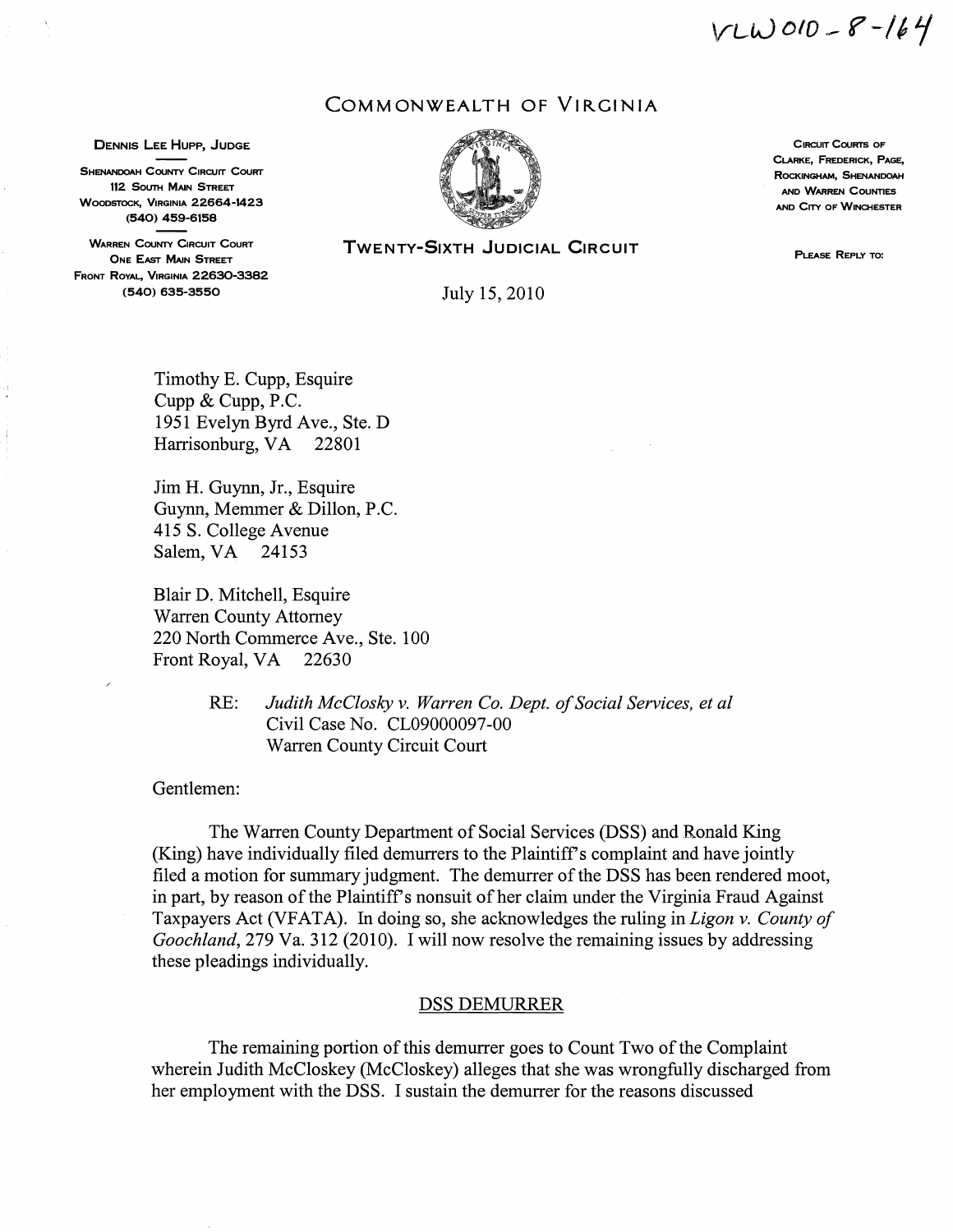hereinbelow with respect to the Motion for Summary Judgment. This ruling pertains only to McCloskey's claim of a Type 2 exception to the "employment-at-will" doctrine, as will be discussed hereinbelow. This is the sole exception addressed by the demurrer, and the Court must limit its analysis to that one issue. Virginia Code  $§8.01-273$ .

#### KING DEMURRER

I sustain this demurrer as to Count One brought under the VFATA. King was not McCloskey's employer, and I believe that Virginia Code §8.01-216.8 contemplates that any suit thereunder would be brought against an employer.

I overrule the demurrer to the extent that it avers that a wrongful discharge claim cannot be brought against managing employees in addition to the employer itself. This claim sounds in tort and not in contract, and McCloskey can sue the managing employee who discharged her. See *Bowman v. State Bank of Keysville,* 229 Va. 534 (1985).

### MOTION FOR SUMMARY JUDGMENT

In the interest of time, I will not trace the development of Virginia's public policy exception to the "employment at will" doctrine. Counsel have done an excellent job at that. Suffice it to say that *Bowman* is the seminal case in this line and that it and its progeny have identified three types of exceptions. I will discuss them *seriatim*.

Type 1. This arises when an employer violates a policy that enables the exercise of an employee's statutorily created right. This was the exception type involved in *Bowman.* In *McFarland v. Virginia Retirement Services of Chesterfield, LLC., 477 F. Supp. 2d* 727 *(E.D. Va. 2007),* the federal court applied this public policy exception in finding in favor of a retirement home employee who was discharged from her employment for reporting deficiencies in the care of residents at the facility. It is clear, however, from reading that case, that she had a statutory duty to make the report. That is not true in our case. As an investigator in the fraud unit of DSS, McCloskey had the duty to investigate allegations of fraud and, once the Commonwealth's Attorney is involved, to assist him in the prosecution of welfare fraud (Virginia Code  $\S 63.2 - 526(C)$ ). The duty to report alleged violations to the prosecutor rests upon the Director. Virginia Code §63.2-522. (The question remains as to whether the Director has discretion as to which cases to report. It is arguable that he does not. The last cited statute seemingly places the discretion as to which cases to prosecute on the Commonwealth's Attorney. This would be in keeping with the way criminal prosecutions are ordinarily handled. In any event, I need not address this issue here.) I am giving a literal interpretation to the cited statutes for our purposes here, since the public policy exception to the "employment at will" doctrine is intended to be a narrow one. *City of Virginia Beach v. Harris*, 259 Va. 220 at 232 (2000). Hence, I do not believe the allegations in the complaint are within the Type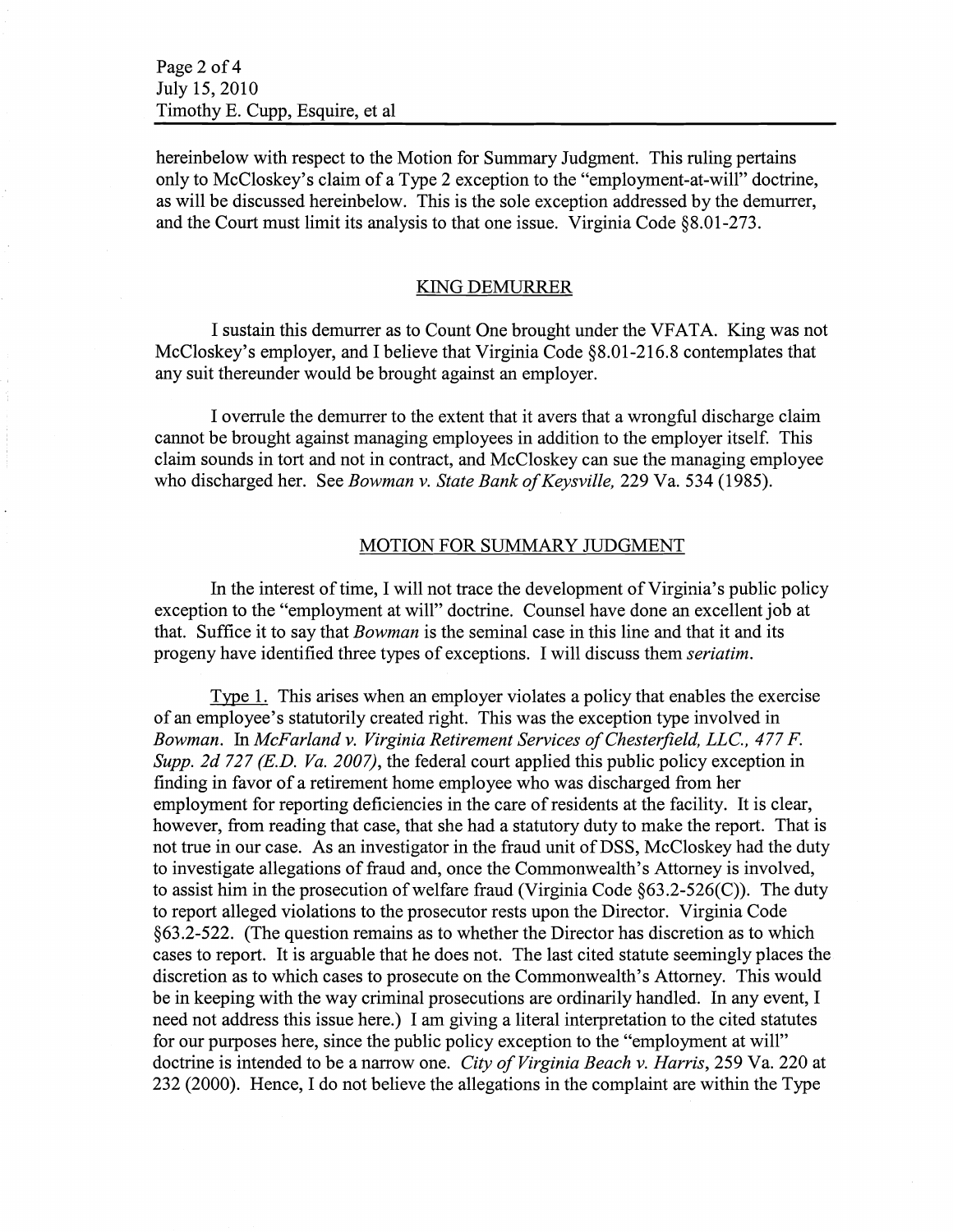1 exception to the extent that McCloskey claims that she was fired because she insisted on reporting instances ofwelfare fraud to the Commonwealth's Attorney.

As I read the complaint, however, McCloskey also alleges that King inhibited or prevented her investigation of fraud cases and her cooperation with the Commonwealth's Attorney in the prosecution of same and that her insistence on doing these things contributed to her termination. In addition, McCloskey alleges that her appearance before the Warren County Grand Jury, to the disgruntlement of King, also contributed to her termination. In applying this Type 1 exception, the Courts have viewed an employee's statutory obligation the same as an employee's statutory right. See *McFarland* v. *Virginia Retirement Services ofChesterfield, LLC, supra.* As stated above, McCloskey, as a fraud investigator, had an obligation to investigation fraud cases and to assist the Commonwealth's Attorney in the prosecution of those cases. She also would have had an obligation to testify before the grand jury if subpoenaed to do so as provided under Virginia Code §19.2-201 or Virginia Code §19.2-208. To the extent that McCloskey alleges that her termination resulted from her carrying out these obligations, I believe she makes out a claim under this Type 1 exception to the "employment-at-will" doctrine. The motion for summary judgment is denied in this respect.

Type 2. This comes into play when there is a public policy "explicitly expressed in the statute and the employee was clearly a member of that class of persons directly entitled to the protection enunciated by the public policy." *Rowan* v. *Tractor Supply Company,* 263 Va. 209 at 214 (2002), citing *Bailey* v. *Scott-Gallaher, Inc.,* 215 Va. 121 (1997) and *Lockhart* v. *Commonwealth Education Systems Corporation,* 247 Va. 98 (1994). Although it pre-dates the cases just cited, *Miller* v. *SEVAMP, Inc.,* 234 Va. 462  $(1987)$  can be read as having expanded this exception to situations where the statute does not explicitly state a public policy but is designed "to protect the property rights, personal freedoms, health, safety or welfare of the people in general." *Id.* at 468. Here, with the exception of Virginia Code §63.2-522, none of the statutes relied upon by *McCloskey*  $(\S_{\S6}63.2-526, 19.2-201,$  and 18.2-462) explicitly state a public policy and none of them is designed "to protect the property rights, personal freedoms, health, safety or welfare of the people in general." These statutes facilitate the prosecution of criminal cases and do not directly protect property rights, personal freedoms, etc. I find the facts of our case to be somewhat similar to those of the *City of Virginia Beach v. Harris.* With respect to Virginia Code §63.2-522, I do find an underlying public policy designed to protect the "welfare of the people" in that it ultimately serves to prevent the depletion of governmental funds allocated to welfare programs by criminalizing fraudulent conduct that diverts those funds to persons who are not entitled to the assistance. I do not believe, however, that McCloskey falls within the class of persons protected by this public policy.

Hence, I find that this case does not fall within the Type 2 exception to the "employment-at-will" doctrine. In this regard, I have sustained the demurrer, and I now grant the motion for summary judgment.